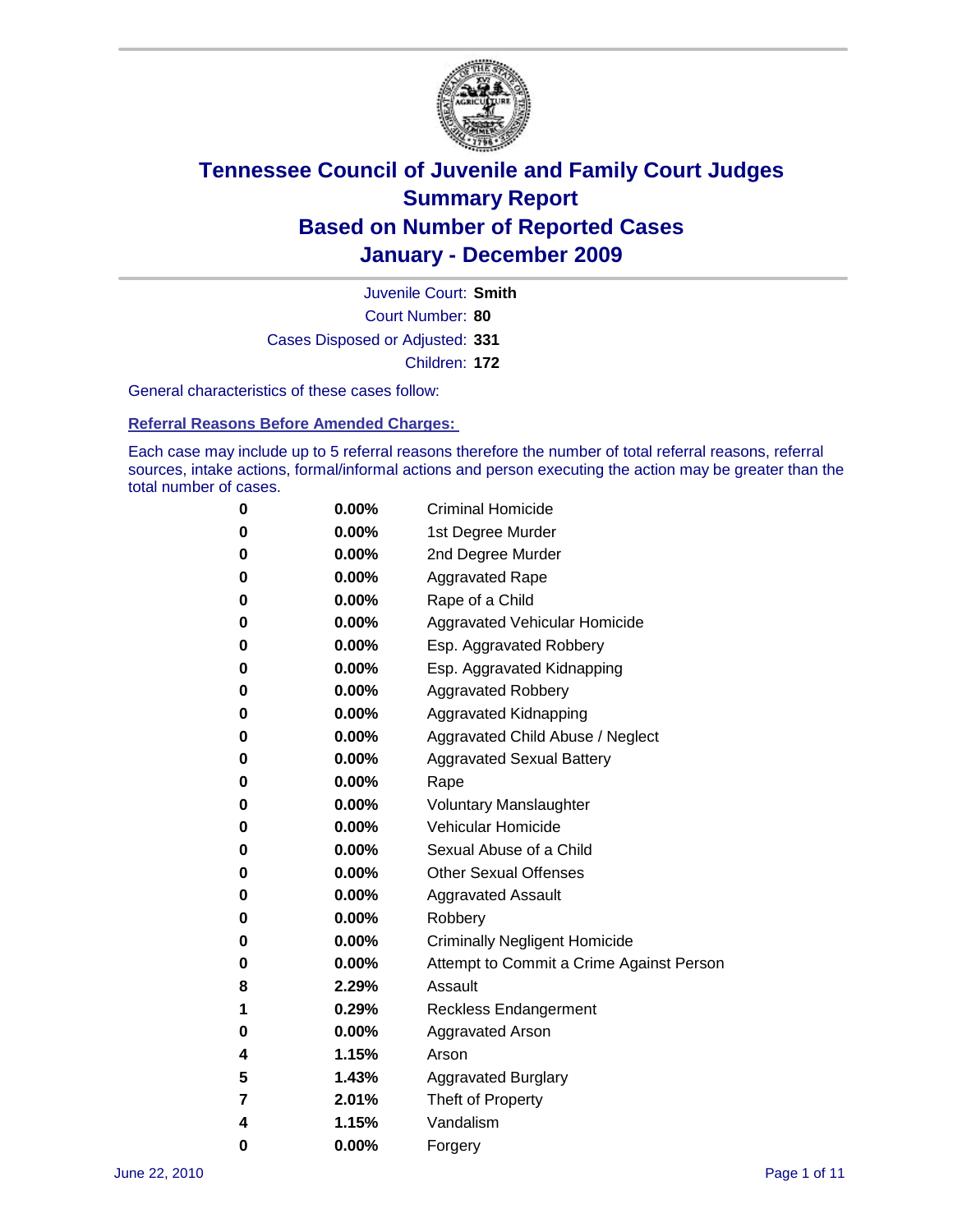

Court Number: **80** Juvenile Court: **Smith** Cases Disposed or Adjusted: **331**

Children: **172**

#### **Referral Reasons Before Amended Charges:**

Each case may include up to 5 referral reasons therefore the number of total referral reasons, referral sources, intake actions, formal/informal actions and person executing the action may be greater than the total number of cases.

| 0  | 0.00% | <b>Worthless Checks</b>                                     |
|----|-------|-------------------------------------------------------------|
| 0  | 0.00% | Illegal Possession / Fraudulent Use of Credit / Debit Cards |
| 5  | 1.43% | <b>Burglary</b>                                             |
| 0  | 0.00% | Unauthorized Use of a Vehicle                               |
| 0  | 0.00% | <b>Cruelty to Animals</b>                                   |
| 0  | 0.00% | Sale of Controlled Substances                               |
| 1  | 0.29% | <b>Other Drug Offenses</b>                                  |
| 5  | 1.43% | <b>Possession of Controlled Substances</b>                  |
| 0  | 0.00% | <b>Criminal Attempt</b>                                     |
| 1  | 0.29% | Carrying Weapons on School Property                         |
| 0  | 0.00% | Unlawful Carrying / Possession of a Weapon                  |
| 0  | 0.00% | <b>Evading Arrest</b>                                       |
| 0  | 0.00% | Escape                                                      |
| 0  | 0.00% | Driving Under Influence (DUI)                               |
| 12 | 3.44% | Possession / Consumption of Alcohol                         |
| 0  | 0.00% | Resisting Stop, Frisk, Halt, Arrest or Search               |
| 0  | 0.00% | <b>Aggravated Criminal Trespass</b>                         |
| 0  | 0.00% | Harassment                                                  |
| 0  | 0.00% | Failure to Appear                                           |
| 0  | 0.00% | Filing a False Police Report                                |
| 0  | 0.00% | Criminal Impersonation                                      |
| 0  | 0.00% | <b>Disorderly Conduct</b>                                   |
| 6  | 1.72% | <b>Criminal Trespass</b>                                    |
| 1  | 0.29% | <b>Public Intoxication</b>                                  |
| 0  | 0.00% | Gambling                                                    |
| 15 | 4.30% | <b>Traffic</b>                                              |
| 0  | 0.00% | <b>Local Ordinances</b>                                     |
| 0  | 0.00% | Violation of Wildlife Regulations                           |
| 0  | 0.00% | Contempt of Court                                           |
| 4  | 1.15% | Violation of Probation                                      |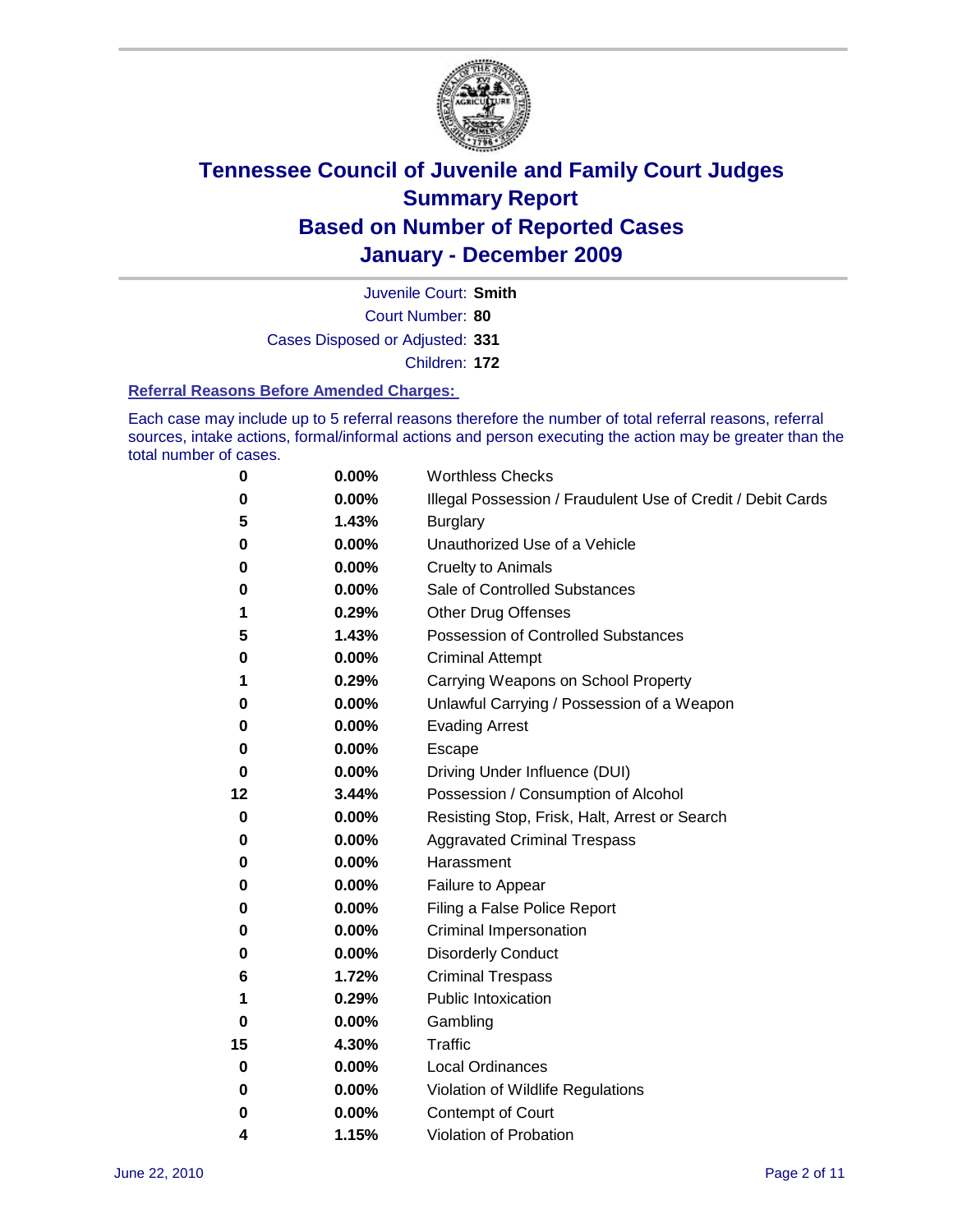

Court Number: **80** Juvenile Court: **Smith** Cases Disposed or Adjusted: **331** Children: **172**

#### **Referral Reasons Before Amended Charges:**

Each case may include up to 5 referral reasons therefore the number of total referral reasons, referral sources, intake actions, formal/informal actions and person executing the action may be greater than the total number of cases.

| 349          | 100.00%        | <b>Total Referrals</b>                 |
|--------------|----------------|----------------------------------------|
| 1            | 0.29%          | Other                                  |
| 0            | 0.00%          | <b>Consent to Marry</b>                |
| 0            | $0.00\%$       | <b>Request for Medical Treatment</b>   |
| 0            | 0.00%          | <b>Child Support</b>                   |
| 0            | 0.00%          | Paternity / Legitimation               |
| 0            | 0.00%          | Visitation                             |
| 3            | 0.86%          | Custody                                |
| 0            | 0.00%          | <b>Foster Care Review</b>              |
| 0            | $0.00\%$       | <b>Administrative Review</b>           |
| 191          | 54.73%         | <b>Judicial Review</b>                 |
| 0            | 0.00%          | Violation of Informal Adjustment       |
| 0            | $0.00\%$       | <b>Violation of Pretrial Diversion</b> |
| 0            | $0.00\%$       | Termination of Parental Rights         |
| 50           | 14.33%         | Dependency / Neglect                   |
| $\bf{0}$     | $0.00\%$       | <b>Physically Abused Child</b>         |
| 0            | 0.00%          | Sexually Abused Child                  |
| 15           | 4.30%          | Violation of Curfew                    |
| 0            | $0.00\%$       | Violation of a Valid Court Order       |
| 0            | 0.00%          | Possession of Tobacco Products         |
| 0            | $0.00\%$       | Out-of-State Runaway                   |
| $\mathbf{2}$ | 0.86%<br>0.57% | Truancy<br>In-State Runaway            |
| 5<br>3       | 1.43%          | <b>Unruly Behavior</b>                 |
| 0            | $0.00\%$       | Violation of Aftercare                 |
|              |                |                                        |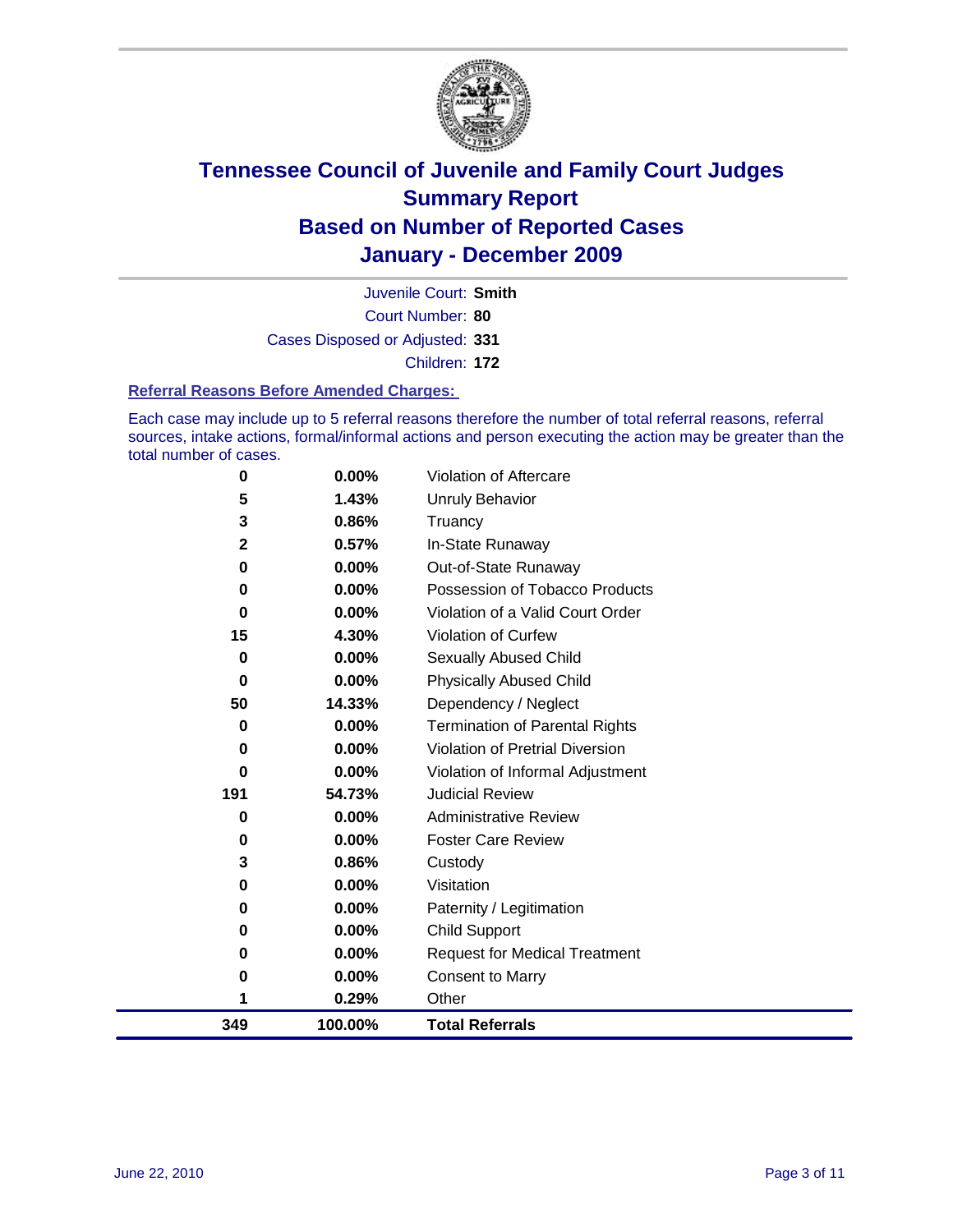

|                            | Juvenile Court: Smith           |                                   |  |  |
|----------------------------|---------------------------------|-----------------------------------|--|--|
| Court Number: 80           |                                 |                                   |  |  |
|                            | Cases Disposed or Adjusted: 331 |                                   |  |  |
|                            |                                 | Children: 172                     |  |  |
| <b>Referral Sources: 1</b> |                                 |                                   |  |  |
| 76                         | 21.78%                          | Law Enforcement                   |  |  |
| 8                          | 2.29%                           | Parents                           |  |  |
| 1                          | 0.29%                           | <b>Relatives</b>                  |  |  |
| 0                          | $0.00\%$                        | Self                              |  |  |
| 4                          | 1.15%                           | School                            |  |  |
| 0                          | 0.00%                           | <b>CSA</b>                        |  |  |
| 53                         | 15.19%                          | <b>DCS</b>                        |  |  |
| $\bf{0}$                   | 0.00%                           | <b>Other State Department</b>     |  |  |
| 0                          | 0.00%                           | <b>District Attorney's Office</b> |  |  |
| 193                        | 55.30%                          | <b>Court Staff</b>                |  |  |
| 0                          | 0.00%                           | Social Agency                     |  |  |
| $\bf{0}$                   | 0.00%                           | <b>Other Court</b>                |  |  |
| 11                         | 3.15%                           | Victim                            |  |  |
| 3                          | 0.86%                           | Child & Parent                    |  |  |
| 0                          | $0.00\%$                        | Hospital                          |  |  |
| 0                          | 0.00%                           | Unknown                           |  |  |
| 0                          | 0.00%                           | Other                             |  |  |
| 349                        | 100.00%                         | <b>Total Referral Sources</b>     |  |  |

### **Age of Child at Referral: 2**

| 172 | 100.00% | <b>Total Child Count</b> |  |
|-----|---------|--------------------------|--|
| 0   | 0.00%   | Unknown                  |  |
| 0   | 0.00%   | Ages 19 and Over         |  |
| 41  | 23.84%  | Ages 17 through 18       |  |
| 54  | 31.40%  | Ages 15 through 16       |  |
| 16  | 9.30%   | Ages 13 through 14       |  |
| 5   | 2.91%   | Ages 11 through 12       |  |
| 56  | 32.56%  | Ages 10 and Under        |  |
|     |         |                          |  |

<sup>1</sup> If different than number of Referral Reasons (349), verify accuracy of your court's data.

<sup>2</sup> One child could be counted in multiple categories, verify accuracy of your court's data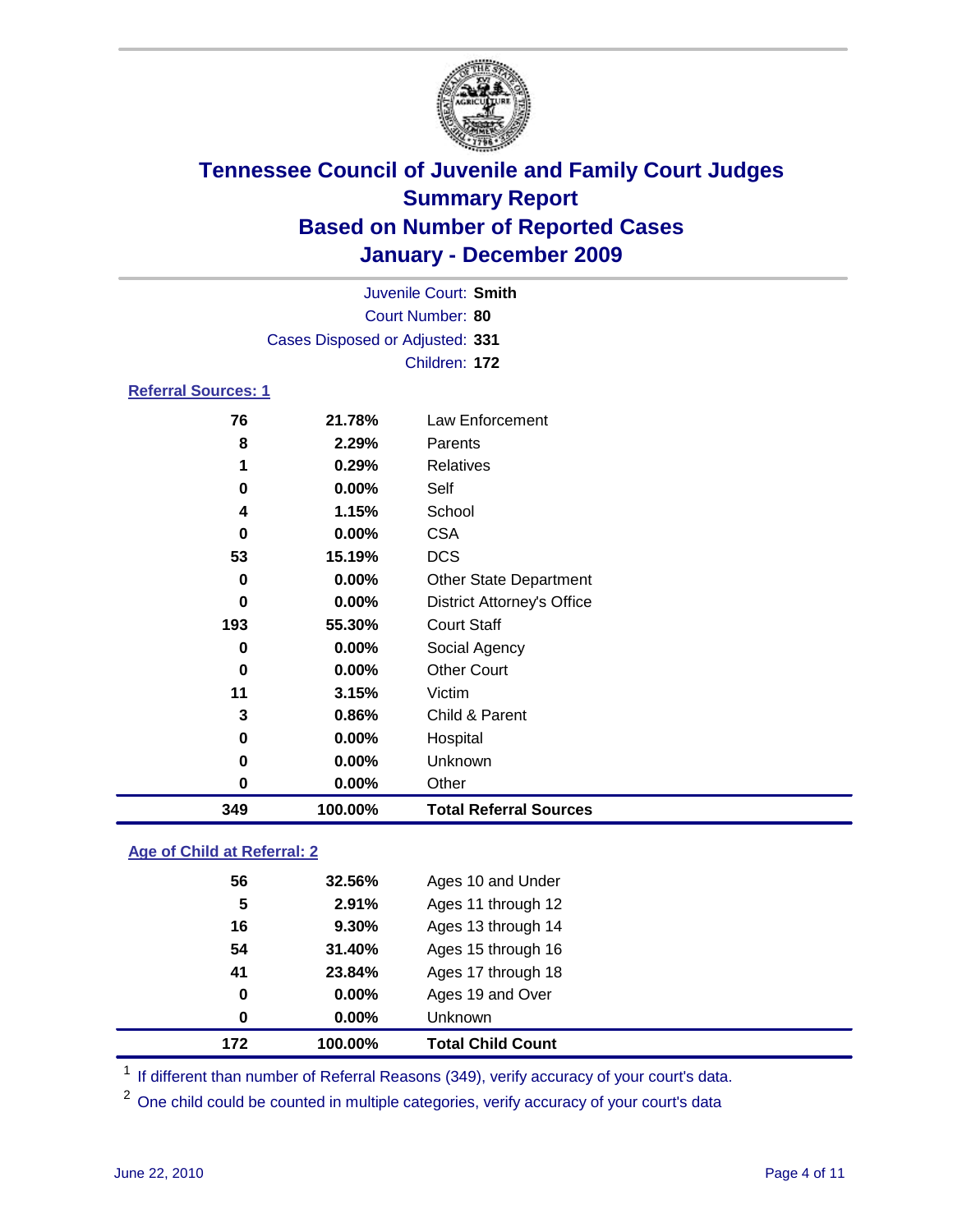

| Juvenile Court: Smith                   |                                 |                          |  |  |
|-----------------------------------------|---------------------------------|--------------------------|--|--|
|                                         | Court Number: 80                |                          |  |  |
|                                         | Cases Disposed or Adjusted: 331 |                          |  |  |
|                                         |                                 | Children: 172            |  |  |
| Sex of Child: 1                         |                                 |                          |  |  |
| 103                                     | 59.88%                          | Male                     |  |  |
| 69                                      | 40.12%                          | Female                   |  |  |
| $\bf{0}$                                | 0.00%                           | Unknown                  |  |  |
| 172                                     | 100.00%                         | <b>Total Child Count</b> |  |  |
| Race of Child: 1                        |                                 |                          |  |  |
| 142                                     | 82.56%                          | White                    |  |  |
| 12                                      | 6.98%                           | African American         |  |  |
| $\mathbf 0$                             | 0.00%                           | Native American          |  |  |
| $\mathbf 0$                             | 0.00%                           | Asian                    |  |  |
| 13                                      | 7.56%                           | Mixed                    |  |  |
| 5                                       | 2.91%                           | Unknown                  |  |  |
| 172                                     | 100.00%                         | <b>Total Child Count</b> |  |  |
| <b>Hispanic Origin: 1</b>               |                                 |                          |  |  |
| $\overline{7}$                          | 4.07%                           | Yes                      |  |  |
| 165                                     | 95.93%                          | <b>No</b>                |  |  |
| $\mathbf 0$                             | 0.00%                           | Unknown                  |  |  |
| 172                                     | 100.00%                         | <b>Total Child Count</b> |  |  |
| <b>School Enrollment of Children: 1</b> |                                 |                          |  |  |
| 143                                     | 83.14%                          | Yes                      |  |  |
| 27                                      | 15.70%                          | No                       |  |  |
| $\overline{\mathbf{2}}$                 | 1.16%                           | Unknown                  |  |  |
| 172                                     | 100.00%                         | <b>Total Child Count</b> |  |  |

One child could be counted in multiple categories, verify accuracy of your court's data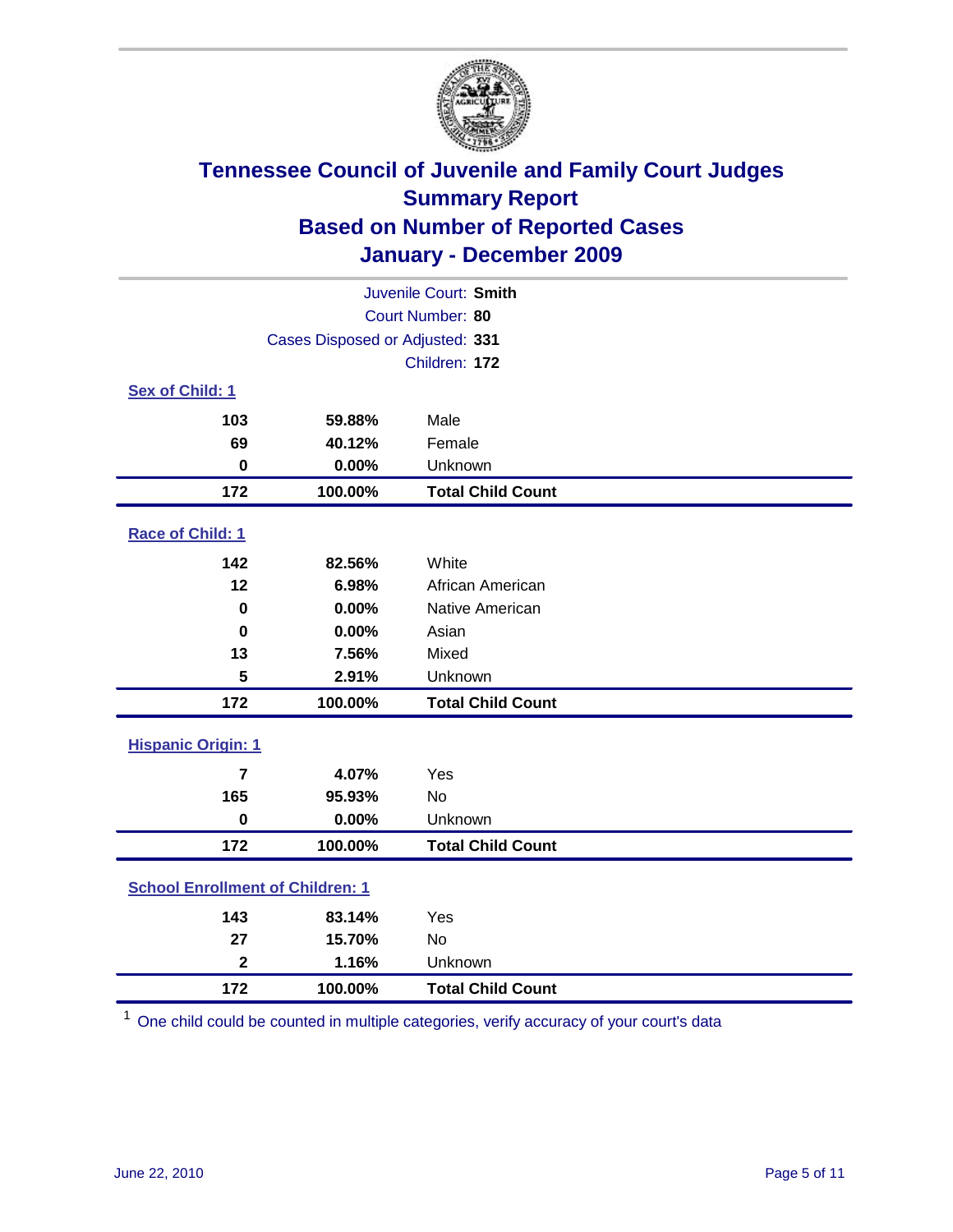

Court Number: **80** Juvenile Court: **Smith** Cases Disposed or Adjusted: **331** Children: **172 Living Arrangement of Child at Time of Referral: 1**

| 172 | 100.00%  | <b>Total Child Count</b>     |
|-----|----------|------------------------------|
| 3   | 1.74%    | Other                        |
| 0   | $0.00\%$ | Unknown                      |
| 0   | $0.00\%$ | Independent                  |
| 0   | $0.00\%$ | In an Institution            |
| 0   | $0.00\%$ | In a Residential Center      |
| 4   | 2.33%    | In a Group Home              |
| 30  | 17.44%   | With Foster Family           |
| 1   | 0.58%    | <b>With Adoptive Parents</b> |
| 30  | 17.44%   | <b>With Relatives</b>        |
| 17  | 9.88%    | With Father                  |
| 38  | 22.09%   | With Mother                  |
| 21  | 12.21%   | With Mother and Stepfather   |
| 5   | 2.91%    | With Father and Stepmother   |
| 23  | 13.37%   | With Both Biological Parents |

### **Type of Detention: 2**

| 331          | 100.00%  | <b>Total Detention Count</b> |  |
|--------------|----------|------------------------------|--|
| 0            | 0.00%    | Other                        |  |
| 329          | 99.40%   | Does Not Apply               |  |
| 0            | 0.00%    | Unknown                      |  |
| 0            | $0.00\%$ | <b>Psychiatric Hospital</b>  |  |
| 0            | 0.00%    | Jail - No Separation         |  |
| 0            | $0.00\%$ | Jail - Partial Separation    |  |
| 0            | 0.00%    | Jail - Complete Separation   |  |
| $\mathbf{2}$ | 0.60%    | Juvenile Detention Facility  |  |
| 0            | $0.00\%$ | Non-Secure Placement         |  |
|              |          |                              |  |

<sup>1</sup> One child could be counted in multiple categories, verify accuracy of your court's data

<sup>2</sup> If different than number of Cases (331) verify accuracy of your court's data.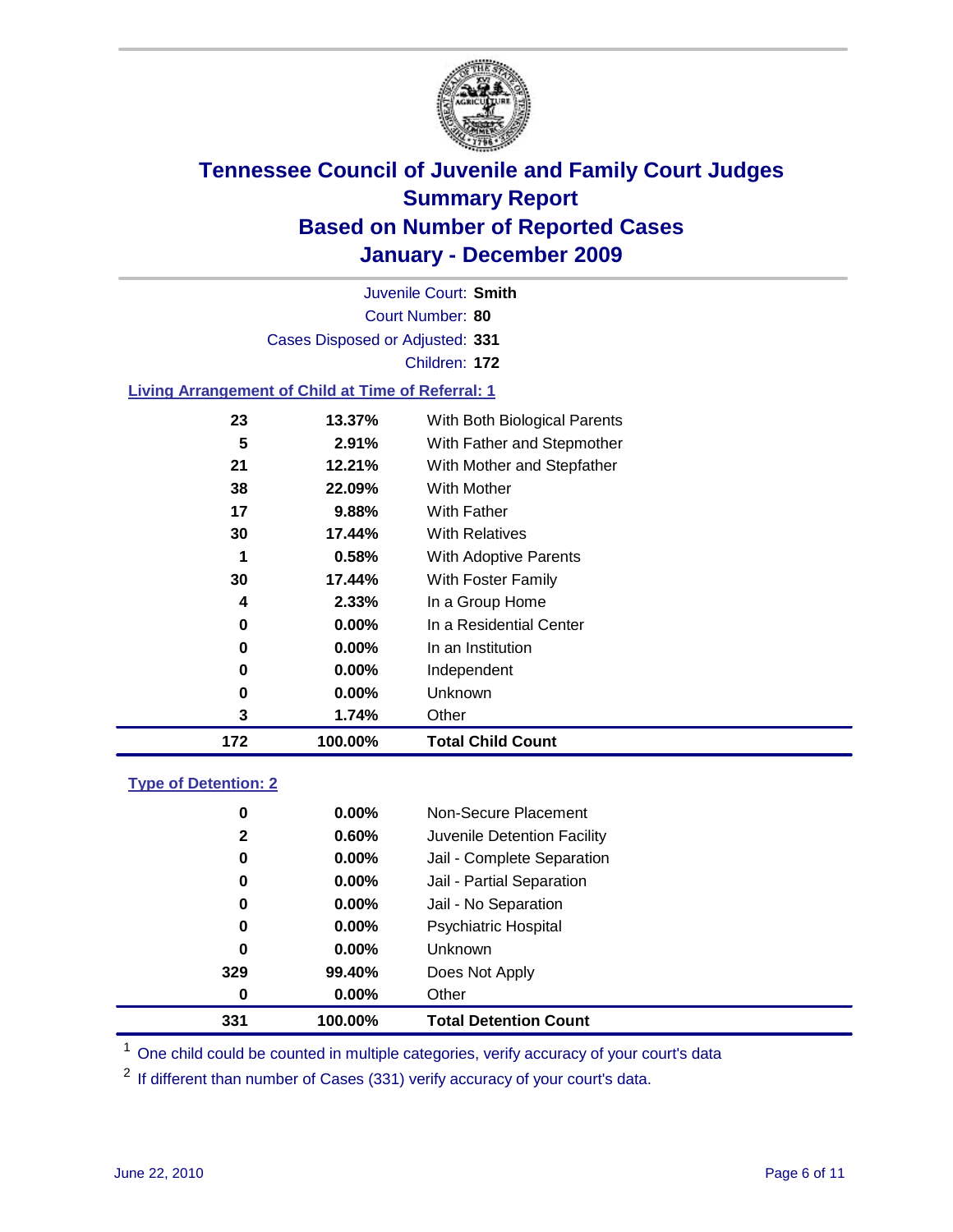

|                                                    | Juvenile Court: Smith           |                                      |  |  |
|----------------------------------------------------|---------------------------------|--------------------------------------|--|--|
|                                                    | Court Number: 80                |                                      |  |  |
|                                                    | Cases Disposed or Adjusted: 331 |                                      |  |  |
|                                                    |                                 | Children: 172                        |  |  |
| <b>Placement After Secure Detention Hearing: 1</b> |                                 |                                      |  |  |
| 0                                                  | 0.00%                           | Returned to Prior Living Arrangement |  |  |
| 0                                                  | 0.00%                           | Juvenile Detention Facility          |  |  |
| 0                                                  | 0.00%                           | Jail                                 |  |  |
| 1                                                  | 0.30%                           | Shelter / Group Home                 |  |  |
| 0                                                  | 0.00%                           | Foster Family Home                   |  |  |
| 0                                                  | 0.00%                           | Psychiatric Hospital                 |  |  |
| 0                                                  | 0.00%                           | Unknown                              |  |  |
| 330                                                | 99.70%                          | Does Not Apply                       |  |  |
| 0                                                  | 0.00%                           | Other                                |  |  |
| 331                                                | 100.00%                         | <b>Total Placement Count</b>         |  |  |
| <b>Intake Actions: 2</b>                           |                                 |                                      |  |  |
| 146                                                | 41.83%                          | <b>Petition Filed</b>                |  |  |
| 3                                                  | 0.86%                           | <b>Motion Filed</b>                  |  |  |
| 9                                                  | 2.58%                           | <b>Citation Processed</b>            |  |  |
| $\bf{0}$                                           | 0.00%                           | Notification of Paternity Processed  |  |  |
| 191                                                | 54.73%                          | Scheduling of Judicial Review        |  |  |
| 0                                                  | 0.00%                           | Scheduling of Administrative Review  |  |  |
| 0                                                  | 0.00%                           | Scheduling of Foster Care Review     |  |  |
| 0                                                  | 0.00%                           | Unknown                              |  |  |
| 0                                                  | 0.00%                           | Does Not Apply                       |  |  |
| 0                                                  | 0.00%                           | Other                                |  |  |
|                                                    |                                 |                                      |  |  |

<sup>1</sup> If different than number of Cases (331) verify accuracy of your court's data.

<sup>2</sup> If different than number of Referral Reasons (349), verify accuracy of your court's data.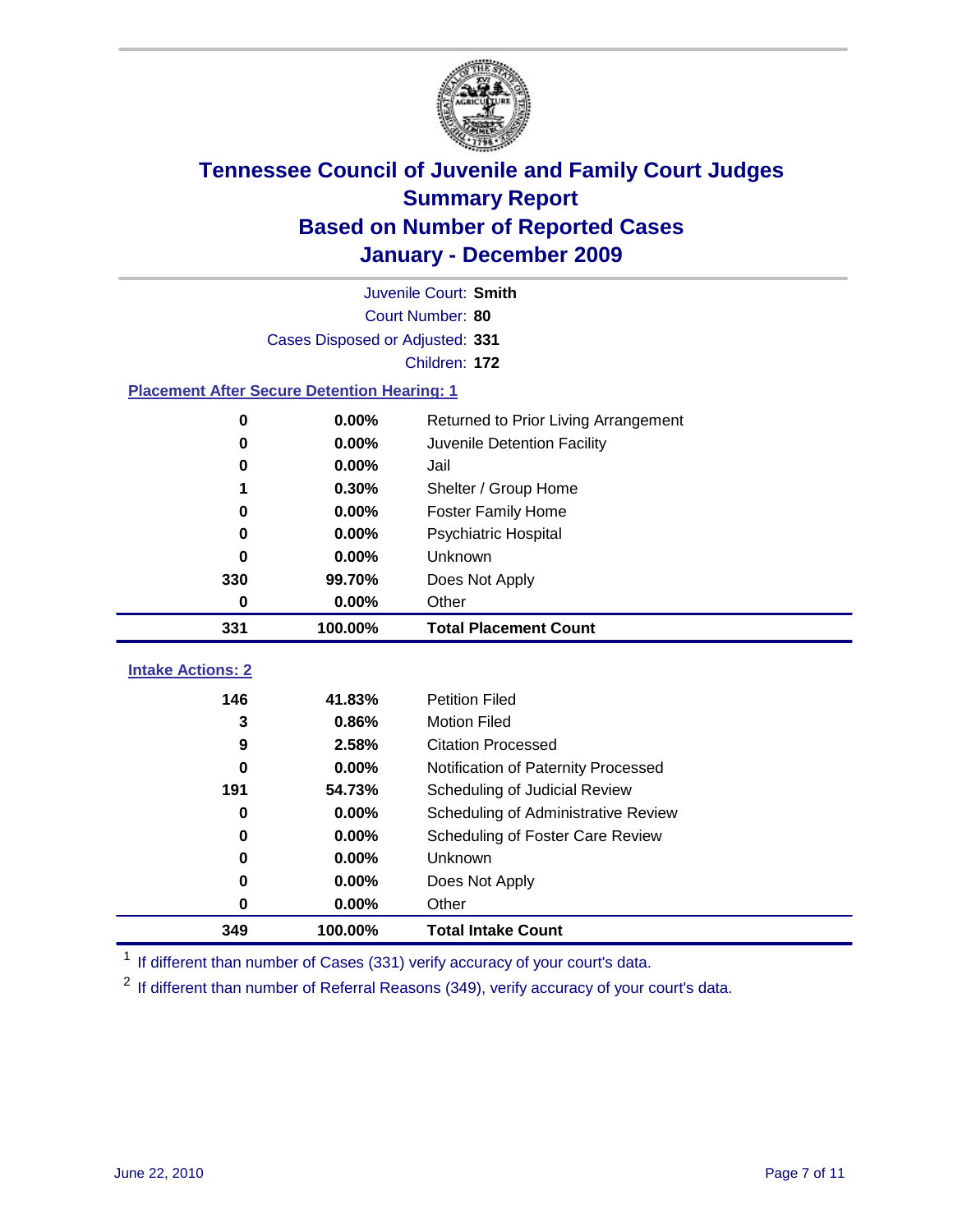

Court Number: **80** Juvenile Court: **Smith** Cases Disposed or Adjusted: **331** Children: **172**

#### **Last Grade Completed by Child: 1**

| 28                                      | 16.28%  | Too Young for School     |  |
|-----------------------------------------|---------|--------------------------|--|
| $\bf{0}$                                | 0.00%   | Preschool                |  |
| $\bf{0}$                                | 0.00%   | Kindergarten             |  |
| 0                                       | 0.00%   | 1st Grade                |  |
| 1                                       | 0.58%   | 2nd Grade                |  |
|                                         | 0.58%   | 3rd Grade                |  |
|                                         | 0.58%   | 4th Grade                |  |
|                                         | 0.58%   | 5th Grade                |  |
| 1                                       | 0.58%   | 6th Grade                |  |
| 6                                       | 3.49%   | 7th Grade                |  |
| 12                                      | 6.98%   | 8th Grade                |  |
| 28                                      | 16.28%  | 9th Grade                |  |
| 23                                      | 13.37%  | 10th Grade               |  |
| 22                                      | 12.79%  | 11th Grade               |  |
| $\mathbf{2}$                            | 1.16%   | 12th Grade               |  |
| 0                                       | 0.00%   | Non-Graded Special Ed    |  |
| 0                                       | 0.00%   | <b>GED</b>               |  |
| 1                                       | 0.58%   | Graduated                |  |
| 0                                       | 0.00%   | Never Attended School    |  |
| 45                                      | 26.16%  | Unknown                  |  |
| $\bf{0}$                                | 0.00%   | Other                    |  |
| 172                                     | 100.00% | <b>Total Child Count</b> |  |
| <b>Enrolled in Special Education: 1</b> |         |                          |  |

| 172 | 100.00% | <b>Total Child Count</b> |  |
|-----|---------|--------------------------|--|
| 63  | 36.63%  | Unknown                  |  |
| 95  | 55.23%  | No.                      |  |
| 14  | 8.14%   | Yes                      |  |
|     |         |                          |  |

One child could be counted in multiple categories, verify accuracy of your court's data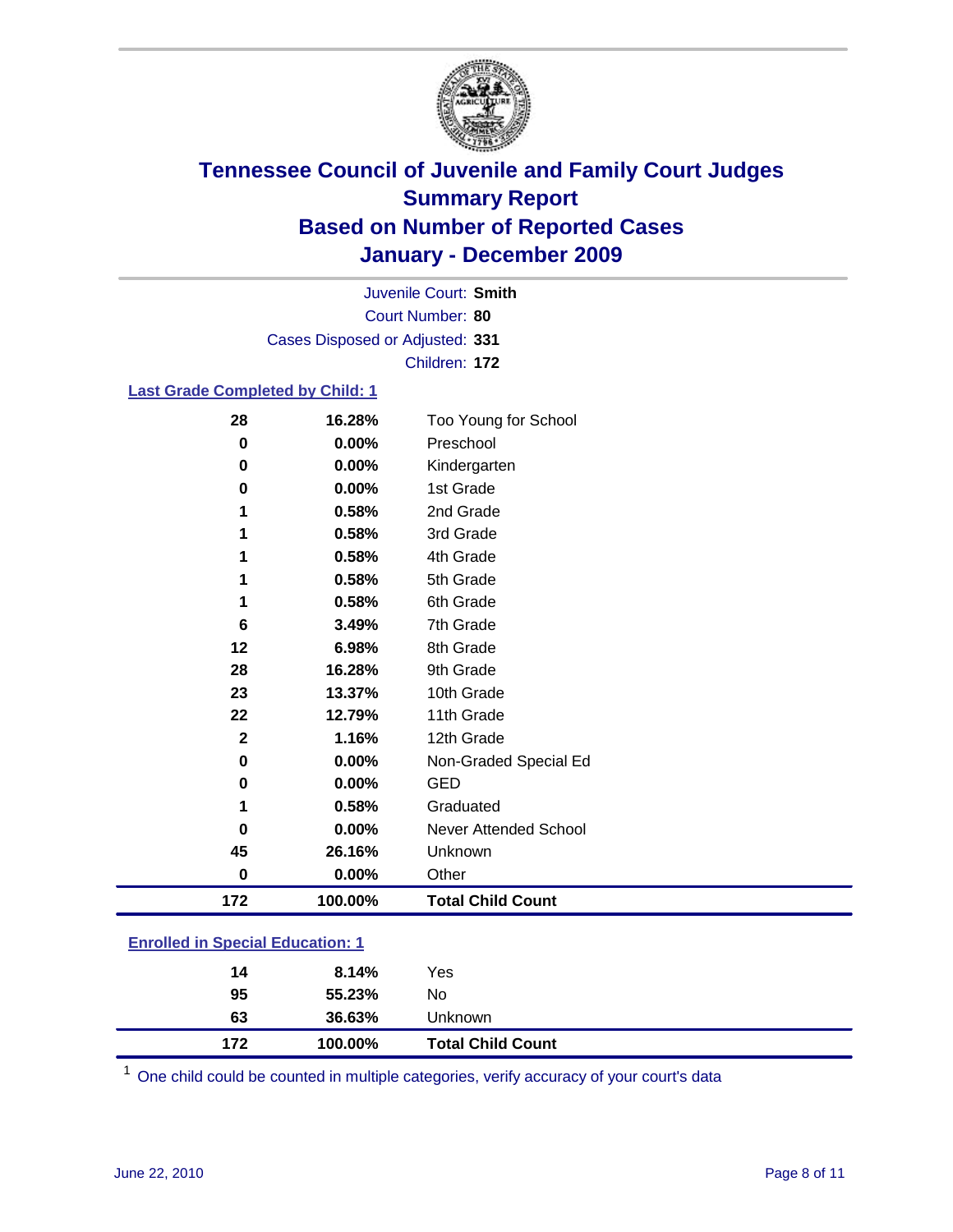

|                              | Juvenile Court: Smith           |                           |  |  |
|------------------------------|---------------------------------|---------------------------|--|--|
|                              | Court Number: 80                |                           |  |  |
|                              | Cases Disposed or Adjusted: 331 |                           |  |  |
|                              |                                 | Children: 172             |  |  |
| <b>Action Executed By: 1</b> |                                 |                           |  |  |
| 349                          | 100.00%                         | Judge                     |  |  |
| $\bf{0}$                     | $0.00\%$                        | Referee                   |  |  |
| $\bf{0}$                     | 0.00%                           | <b>YSO</b>                |  |  |
| 0                            | 0.00%                           | Other                     |  |  |
| 0                            | 0.00%                           | Unknown                   |  |  |
| 349                          | 100.00%                         | <b>Total Action Count</b> |  |  |

### **Formal / Informal Actions: 1**

| 20  | 5.73%    | Dismissed                                        |
|-----|----------|--------------------------------------------------|
| 22  | 6.30%    | Retired / Nolle Prosequi                         |
| 33  | 9.46%    | <b>Complaint Substantiated Delinquent</b>        |
| 14  | 4.01%    | <b>Complaint Substantiated Status Offender</b>   |
| 33  | 9.46%    | <b>Complaint Substantiated Dependent/Neglect</b> |
| 0   | $0.00\%$ | <b>Complaint Substantiated Abused</b>            |
| 0   | $0.00\%$ | <b>Complaint Substantiated Mentally III</b>      |
| 0   | $0.00\%$ | Informal Adjustment                              |
| 0   | $0.00\%$ | <b>Pretrial Diversion</b>                        |
| 0   | $0.00\%$ | <b>Transfer to Adult Court Hearing</b>           |
| 0   | $0.00\%$ | Charges Cleared by Transfer to Adult Court       |
| 0   | $0.00\%$ | Special Proceeding                               |
| 11  | 3.15%    | <b>Review Concluded</b>                          |
| 212 | 60.74%   | Case Held Open                                   |
| 4   | 1.15%    | Other                                            |
| 0   | $0.00\%$ | <b>Unknown</b>                                   |
| 349 | 100.00%  | <b>Total Action Count</b>                        |

<sup>1</sup> If different than number of Referral Reasons (349), verify accuracy of your court's data.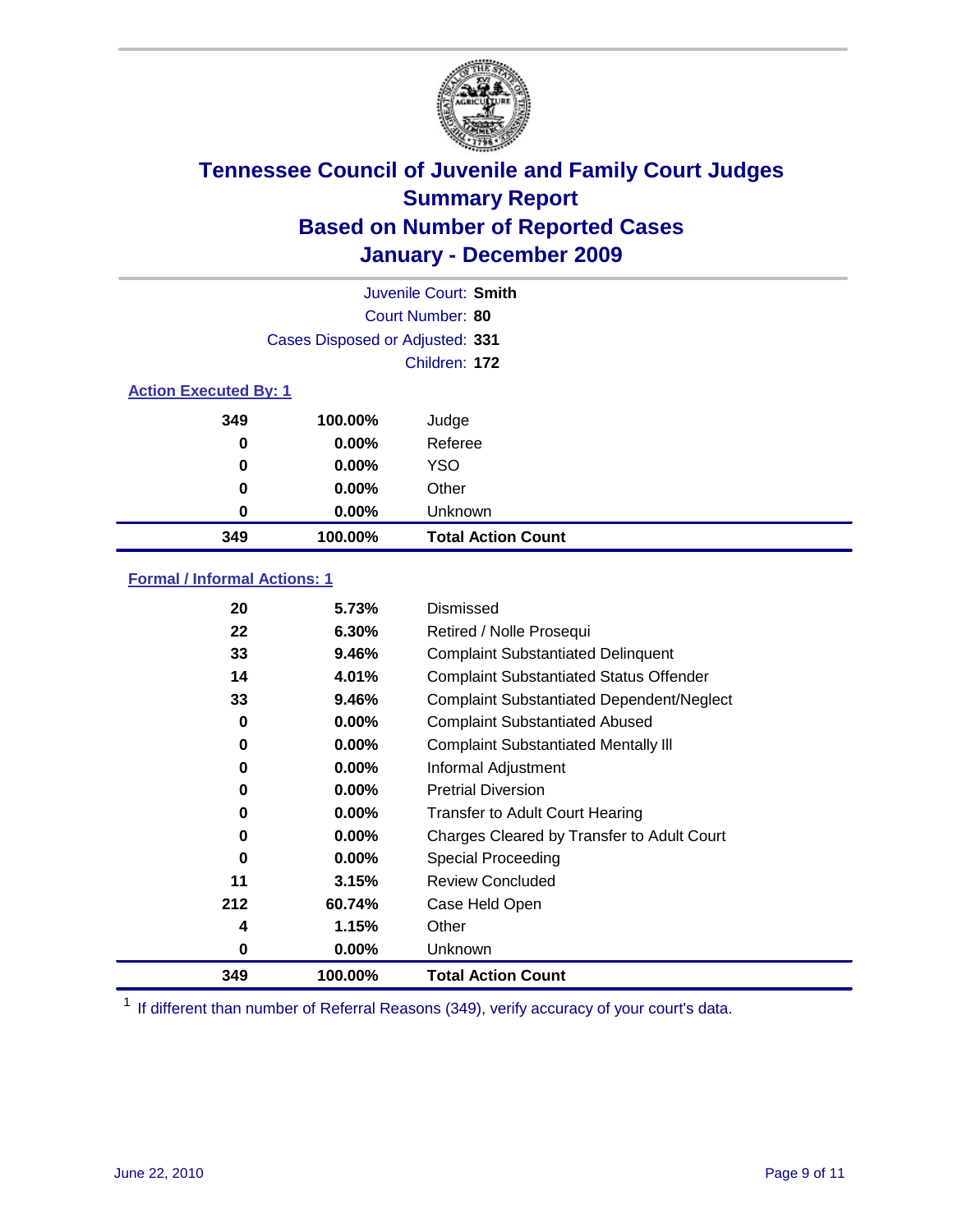

|                       |                                 | Juvenile Court: Smith                                 |
|-----------------------|---------------------------------|-------------------------------------------------------|
|                       |                                 | Court Number: 80                                      |
|                       | Cases Disposed or Adjusted: 331 |                                                       |
|                       |                                 | Children: 172                                         |
| <b>Case Outcomes:</b> |                                 | There can be multiple outcomes for one child or case. |
| 21                    | 3.08%                           | <b>Case Dismissed</b>                                 |
| 34                    | 4.99%                           | Case Retired or Nolle Prosequi                        |
| 2                     | 0.29%                           | Warned / Counseled                                    |
| 269                   | 39.50%                          | Held Open For Review                                  |
| 5                     | 0.73%                           | Supervision / Probation to Juvenile Court             |
| 0                     | 0.00%                           | <b>Probation to Parents</b>                           |
| 4                     | 0.59%                           | Referral to Another Entity for Supervision / Service  |
| 1                     | 0.15%                           | Referred for Mental Health Counseling                 |
| 12                    | 1.76%                           | Referred for Alcohol and Drug Counseling              |
| 0                     | 0.00%                           | <b>Referred to Alternative School</b>                 |
| 0                     | 0.00%                           | Referred to Private Child Agency                      |
| 4                     | 0.59%                           | Referred to Defensive Driving School                  |
| 0                     | 0.00%                           | Referred to Alcohol Safety School                     |
| 30                    | 4.41%                           | Referred to Juvenile Court Education-Based Program    |
| 1                     | 0.15%                           | Driver's License Held Informally                      |
| 0                     | 0.00%                           | <b>Voluntary Placement with DMHMR</b>                 |
| 0                     | 0.00%                           | <b>Private Mental Health Placement</b>                |
| 0                     | 0.00%                           | <b>Private MR Placement</b>                           |
| 0                     | 0.00%                           | Placement with City/County Agency/Facility            |
| 0                     | 0.00%                           | Placement with Relative / Other Individual            |
| 0                     | 0.00%                           | Fine                                                  |
| 34                    | 4.99%                           | <b>Public Service</b>                                 |
| 3                     | 0.44%                           | Restitution                                           |
| 0                     | 0.00%                           | <b>Runaway Returned</b>                               |
| 6                     | 0.88%                           | No Contact Order                                      |
| 0                     | 0.00%                           | Injunction Other than No Contact Order                |
|                       | 0.15%                           | <b>House Arrest</b>                                   |
| 5                     | 0.73%                           | <b>Court Defined Curfew</b>                           |
| 0                     | 0.00%                           | Dismissed from Informal Adjustment                    |
| 0                     | 0.00%                           | <b>Dismissed from Pretrial Diversion</b>              |
| 0                     | 0.00%                           | Released from Probation                               |
| 0                     | 0.00%                           | <b>Transferred to Adult Court</b>                     |
| 0                     | 0.00%                           | <b>DMHMR Involuntary Commitment</b>                   |